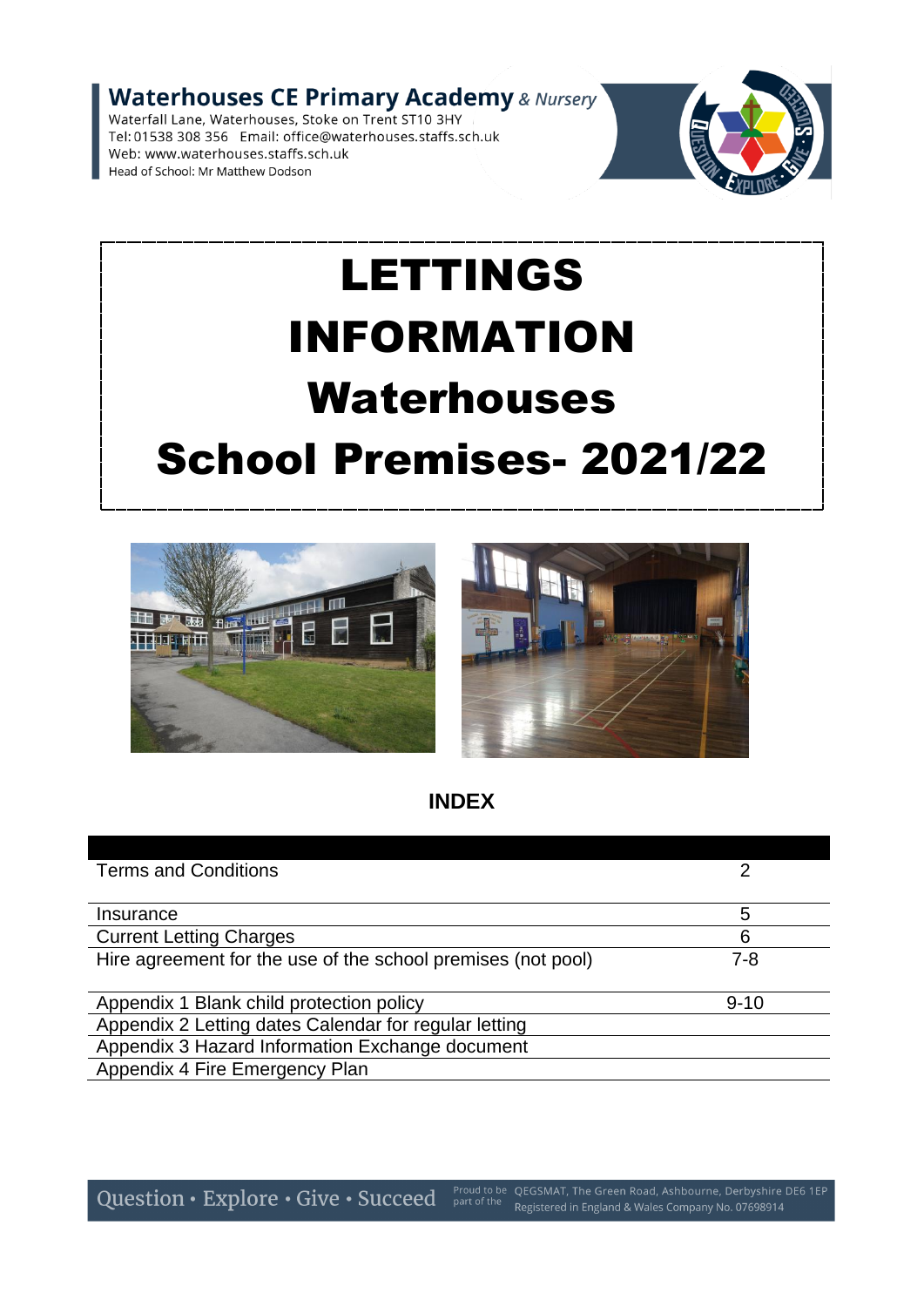# **Waterhouses CE Primary Academy & Nursery Terms and conditions for the hire of the school premises**

All terms and conditions set out below must be adhered to. The "Hirer" shall be the person making the application for letting, and this person will be personally responsible for the payment of all fees or other sums due in respect of the letting.

# *Applications*

All correspondence and applications for the hire must be made directly to the School. All applications are subject to approval by the Local Governing Body of the School, but subject to any direction given to them by the Multi Academy Trust (MAT). Lettings Agreements should be completed for all lettings or series of lettings and should be for a maximum of a year. If there are any alterations to regular lettings eg to times or days of use, then a new lettings pack must be completed. The Governors shall determine in advance the duration of a letting. The Local Governing Body reserves the right to refuse any application without stating reasons for so doing.

# *Hirer*

The hirer must be over 18 years of age and shall be the person by whom the application form for the hiring is signed. Such person shall be responsible for the payment of the fees payable in respect of the hiring and for the observance and performance in all respects of the conditions and stipulations contained in the hire agreement. The premises will not be hired out to any organisation or group with an unlawful or extremist background. The hire agreement is personal to the hirer only, and nothing in it is intended to have the effect of giving exclusive possession of any part of the school to them or of creating any tenancy between the school and the hirer.

Any adults working with the school's children (for example, at an after school sports club) must be appropriately qualified. Sports coaches must follow approved guidelines for working in schools.

#### *Legal requirements*

### Disclosure and Barring Service (DBS)

All adults involved in running an activity for young people (under the age of 18 years), need to have a criminal record check via the Government Agency Disclosure and Barring Service (DBS). Proof of this will be requested before authorising the letting of school facilities.

In addition, at the discretion of the Local Governing Body, any adult hiring the school facilities may be asked to complete a criminal record check via the Disclosure and Barring Service (DBS) at their own cost.

# *Child protection policy*

Legislation requests for hirers to have a child protection policy to ensure that any young people (under the age of 18 years) who may participate in activities organised by the hirer are safeguarded. This does not include **individuals** hiring the facilities for a **private** function – ie children's birthday party.

An example policy is in Appendix 1 which can be completed and must be signed up to by the hiring individual/organisation. This will need to be submitted with your application.

# *Priority of use*

The main purpose of the school is to educate young people between the ages of 3 and 11 years. This means that some of the facilities are only available for limited periods of time. However with sufficient notice we will do our best to meet your needs. The Headteacher will resolve conflicting requests for the use of the premises, with priority at all times being given to school functions.

School hall – the number of people using the premises shall not exceed the following permitted numbers:

| Dancing | Seated | Dancing and seated combined |
|---------|--------|-----------------------------|
| 390     | 190    | 230                         |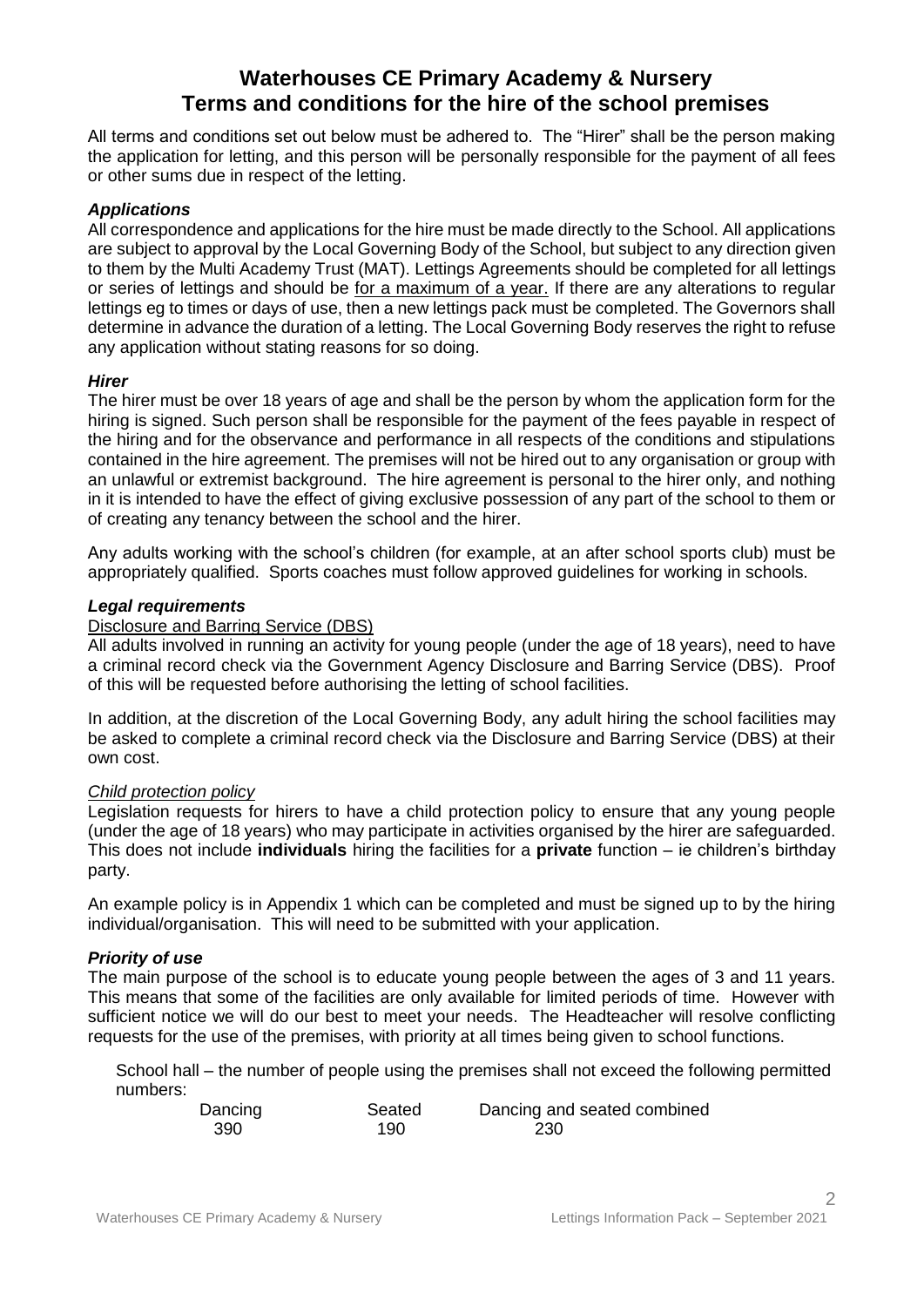# *Attendance*

The hirer shall ensure that the number of persons using the premises does not exceed that for which the application was made and approval given.

# *Behaviour*

The Hirer shall be responsible for ensuring the preservation of good order for the full duration of the letting and until the premises are vacated.

### *Public safety*

The Hirer shall be responsible for the prevention of overcrowding (such as would endanger public safety) and for keeping clear all gangways, passages and exits. The Hirer shall be responsible for providing adequate supervision to maintain order and good conduct, and where applicable – the hirer must adhere to the correct adult / student ratios at all times.

#### *Own risk and risk assessment*

The hirer is responsible for everyone who is on the School's premises for the activities they are organising and, generally, for everyone who comes on to the parts of the School's premises which are under the hirers control at the stated times. The hirer is responsible for ensuring that they comply with all the terms of the hire agreement.

It is the Hirer's responsibility to ensure that all those attending are made aware of the fact that they do so in all respects at their own risk. The Local Governing Body reserves the right to receive a copy of the hirer's risk assessment if it is deemed necessary.

#### *Food and drink*

No food or drink may be prepared or consumed on the property without prior approval via the application, in line with current food hygiene regulations. All litter must be placed in bins provided or placed in appropriate black bin bags, this is the responsibility of the Hirer.

#### *Intoxicating liquor*

No intoxicants shall be brought on to or consumed on the premises without prior arrangement with the Headteacher. Where such consent is given hirer must comply with the Licensing Laws and provide evidence of such to the Local Governing Body.

#### *Illegal substances*

No substances of this nature should be brought onto school premises. For the avoidance of doubt, school premises means all buildings and school grounds.

#### *Smoking*

The whole of the school premises is a non-smoking area, and smoking is not permitted.

#### *Gaming*

No gaming is allowed except in accordance with the conditions of the Gaming Act 1968, Section 41 when gaming is carried on at an entertainment promoted for raising money to be applied for purposes other than private gain.

#### *Sub-letting*

The Hirer shall not sub-let the premises to another person.

# *Review of Charges and Conditions of Letting*

The Local Governing Body reserves the right to review and alter charges and conditions of the letting agreement as appropriate. Hire charges and the lettings agreement, as a minimum, will be reviewed annually and the current charges are set out on page 5 of this document. There shall be no variation to the conditions of hire made by the hirer without the express consent of the Local Governing Body.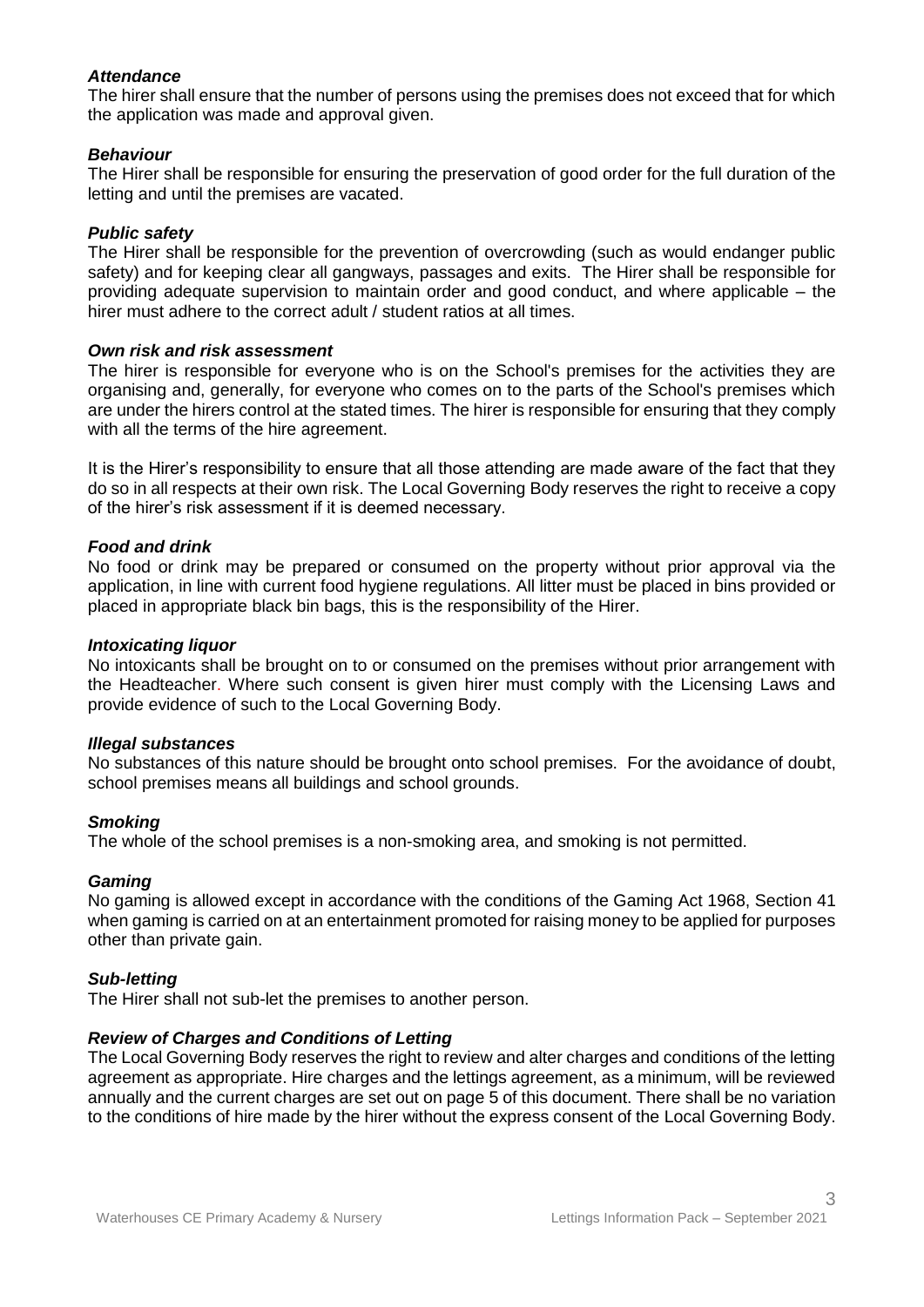### *Cancelling of Hiring by Local Governing Body*

The right is reserved to cancel any hiring, without notice, where the Local Governing Body considers it necessary for any cause outside their control.

The Governors reserve the right to close the school or swimming pool at any time due to reasons of health and safety concern or mechanical failure. The school is not responsible for any costs incurred by the hirer if the letting is cancelled at short notice. All charges will be refunded where applicable.

#### *Cancellation or Postponement by Hirer*

Hirers will be allowed to cancel or postpone such bookings. Refunds or fees payable are at the discretion of the Local Governing Body.

It is the Hirer's responsibility to notify attendees in writing (where appropriate) of any changes in dates or venues at least a week in advance.

Cancellation by the School as a result of the hirer giving false information on the application for hire form will render any deposit not refundable.

#### *Security*

The Local Governing Body will hire and pay for a person to be responsible for the security of the premises before and after the hire. This cost will be included in the charge for the letting. If no suitable person can be employed, then the letting will not be allowed. Only named key holders may operate the security system. Keys should not be passed on to any other person without the direct permission of the Local Governing Body at the school. The Hirer is responsible for the prevention of unauthorised entry to the premises for the duration of the letting.

#### *Right of access*

The Local Governing Body reserves the right of access to the premises during any letting. The Headteacher or members of the Local Governing Body may monitor activities from time to time.

#### *Furniture and fittings*

Furniture and fittings shall not be removed or interfered with in any way. No fittings or decorating of any kind necessitating drilling, or the fixing of nails or screws into fixtures which are part of the school fabric, are permitted. In the event of any damage to premises or property arising from the letting, the Hirer shall pay the cost of any repairs required.

#### *School equipment*

This can only be used if requested on the initial application form, and if its use is approved by the Headteacher. Responsible adults must supervise the use of any equipment which is issued and ensure its safe return. The Hirer is liable for any damage, loss or theft of school equipment they are using, and for the equipment's safe and appropriate use.

#### *Electrical equipment*

Any electrical equipment brought by the Hirer on to the school site MUST comply with the local authority code of practice for portable electrical appliance equipment. Equipment must either have a certificate of safety from a qualified electrical engineer or be inspected by the local authority. The intention to use any electrical equipment must be notified on the application.

#### *Parking of Vehicles*

The parking of vehicles on the school's property shall be permitted in approved areas only on condition that persons bringing such vehicles on to the premises do so at their own risk and that they accept responsibility for any damage to the school's property or injury to any person whether connected with the establishment or not, caused by such vehicles or their presence on the school's premises.

#### *Toilet facilities*

Access to the school's toilet facilities is included as part of the hire arrangements.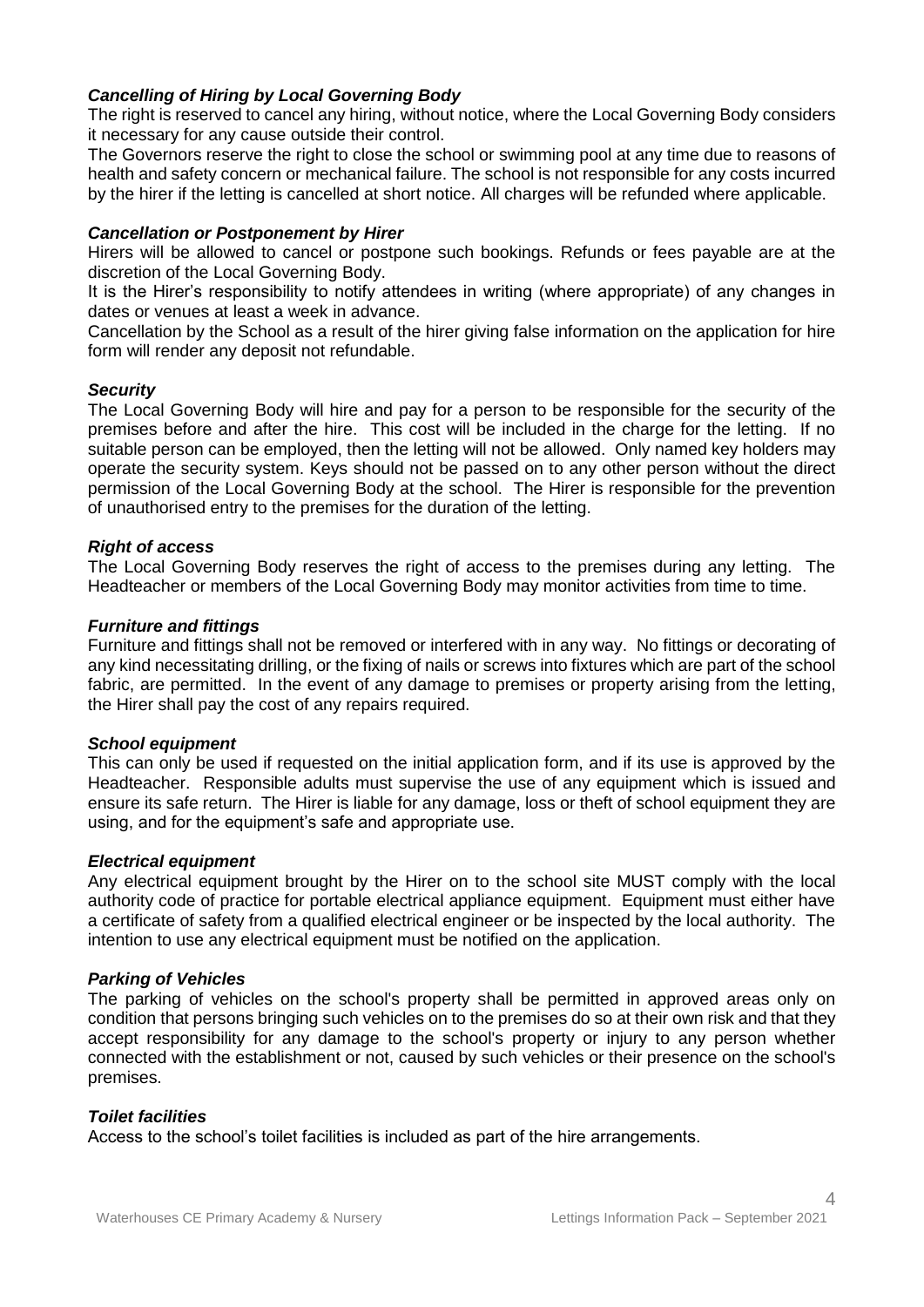# *First aid facilities*

There is no legal requirement for the school to provide first aid facilities for the hirer. It is the Hirer's responsibility to make their own arrangements, such as the provision of first aid training for supervising personnel, and the provision of a first aid kit, particularly in the case of sports lettings. Use of the school's resources is not available.

# *Kitchen*

Access can be granted for limited use, subject to prior approval of the Headteacher. Your request for access needs to be made clear on your application form.

# *Conclusion of the letting*

The Hirer shall, at the end of the hire period, leave the premises in a tidy condition (condition at which it was found at the beginning of letting), all equipment being returned to the correct place of storage. If this condition is not adhered to, an additional cost may be charged.

#### *Vacation of premises*

The Hirer shall ensure that the premises are vacated promptly at the end of the letting. The Hirer is responsible for supervising any children taking part in an activity until they are collected by a responsible adult. In the event of an emergency, occupants must leave the school by the nearest exit and assemble on the playground at the rear of the school**.** 

**The Hirer must have immediate access to participants' emergency contact details. In the event of an emergency there is no access to a telephone from the school so the Hirer should make necessary arrangements to ensure emergency contact can be made.** Hirers are responsible for familiarising themselves with the emergency exits and must ensure that participants are aware of evacuation procedures.

#### *Promotional literature/newsletters*

A draft copy of any information to be distributed to participants or through the school must be sanctioned by the Headteacher a week prior to distribution by the Hirer.

# *Condition of pitches*

Hire of pitches may be cancelled, at short notice, if the weather conditions have resulted in deterioration in the quality of pitches. All charges will be refunded where applicable. Suitable footwear must be worn.

# *Miscellaneous*

The hiring body shall comply with such additional conditions as the Multi Academy Trust (MAT), Headteacher, or the Governors may require in writing, to be observed for a particular letting.

# **Insurance**

A Risk Protection Arrangement (RPA) is provided for academies and removes the need for individuals and organisations to obtain separate third party insurance cover which for certain groups of hirers may be expensive, relative to their limited finances. However, if the number and/or value of claims made by third parties across the MAT became sufficiently high, the Trustees of QEGSMAT may in the future insist upon hirers seeking their own insurance.

The arrangement provides unlimited cover for all sums the academy may become legally liable to pay (including claimants' costs and expenses) as damages in respect of accidental third party injury or third party property damage.

*For Information:* If any other insurance covers the same loss, damage or liability, the RPA will not pay any amount covered by such insurance. Details of the RPA are available separately upon request.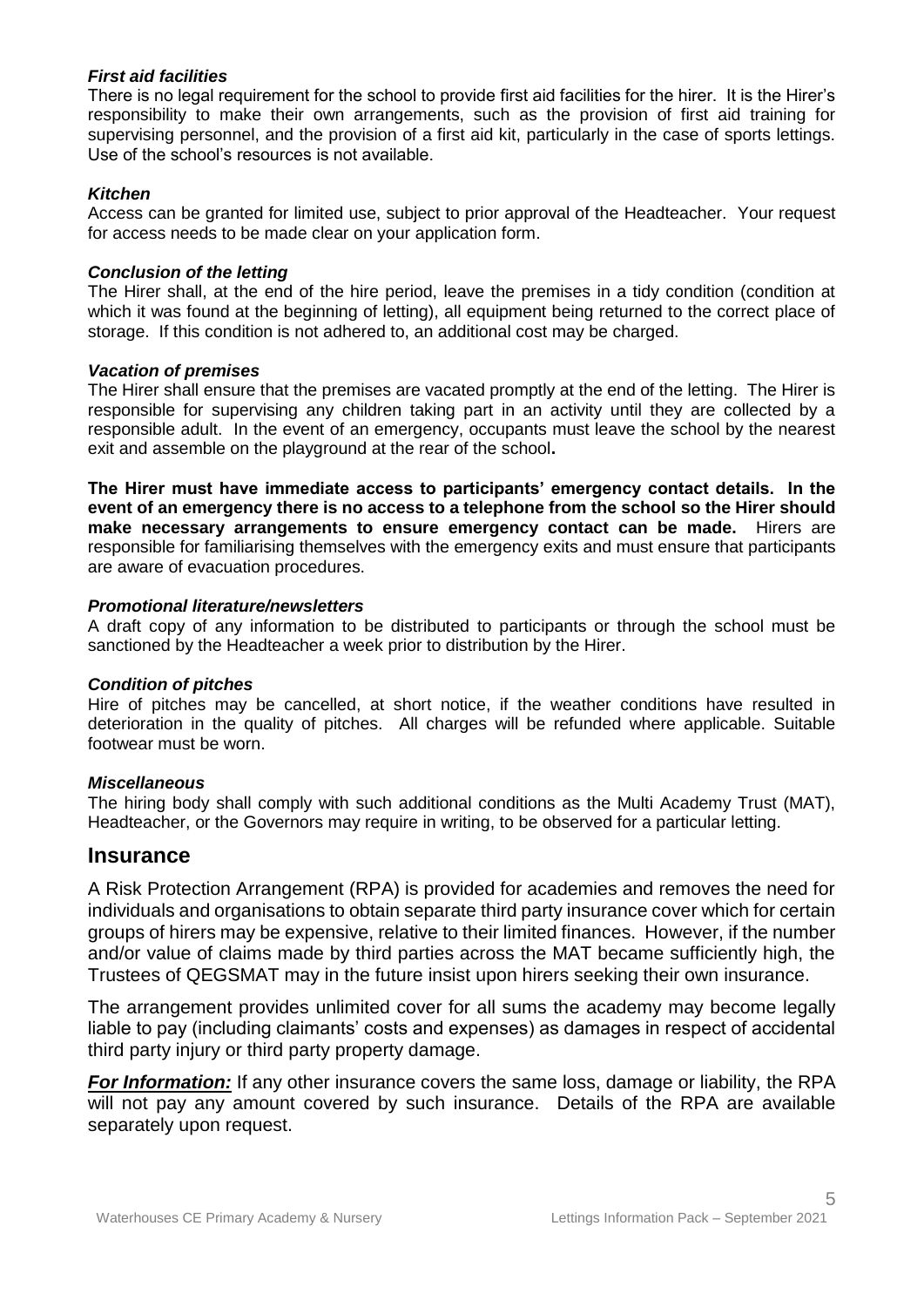# **Letting Charges for Academic Year 2021/22**

| <b>Term Time (weekdays)</b>                                                                                                                | <b>Community Net</b> | <b>Commercial Net</b> |
|--------------------------------------------------------------------------------------------------------------------------------------------|----------------------|-----------------------|
| <b>Classroom/Changing Rooms (first hour)</b><br>(each additional hour of a single extended session)                                        | £11.00<br>£ 3.50     | £ 22.00<br>£11.00     |
| <b>Hall</b> (first hour)<br>(each additional hour of a single extended session)                                                            | £19.25<br>£ 5.50     | £66.00<br>£ 22.00     |
| <b>Function Room and kitchenette</b><br>Kitchen facility- Washing up/Beverages (per day)                                                   | £16.50               | £16.50                |
| <b>School Holidays and weekends</b><br><b>Classroom/Changing Rooms (first hour)</b><br>(each additional hour of a single extended session) | £ 22.00<br>£11.00    | £38.50<br>£ 22.00     |
| <b>Hall</b> (first hour)<br>(each additional hour of a single extended session)                                                            | £45.00<br>£ 20.00    | £135.00<br>£ 26.00    |
| <b>Function Room and kitchenette</b>                                                                                                       | £16.50               | £16.50                |
| <b>Kitchen facility</b> - Washing up/Beverages (per day)                                                                                   | £16.50               | £16.50                |

| <b>Cleaning Charge</b> | £20 for the first hour and £5 |
|------------------------|-------------------------------|
|                        | per 15 minutes thereafter.    |

#### **External Areas (Per 2 hour period)**

| <b>Hard Courts</b> | £11.00  |
|--------------------|---------|
| Pitch              | £11.00  |
| Field              | £ 27.50 |
|                    |         |

#### Notes:

- 1. **Subject to VAT at standard rate if applicable.**
- 2. All hirers must agree to the conditions of hire printed overleaf and pay the full hire fee at least 4 weeks in advance of the use. This excludes late bookings where a deposit should be paid immediately to secure booking reservation.
- 3. Cheques must be made payable to "QEGSMAT"
- 4. Lettings which result in additional workload will be subject to a surcharge based on the amount of additional overtime worked by the relevant caretaking staff.

#### *Fees and Charges*

Where the hire of the facility is a 'one off' then the hire fee shall be paid in full upon signing the Hire Agreement. A series of lettings will be invoiced on a half termly basis and paid within 28 days.

#### **VAT**

In general, the letting of rooms for non-sporting activities is exempt of VAT, whereas sports lettings are subject to VAT (although there are exemptions under certain circumstances). From September 2017 no VAT will be charged on sporting activities, however we will advise you in writing should this circumstance change during this Academic year & HMRC require us to begin to charge VAT at the standard rate.

#### *Cleaning Charge*

All hirers of the school facilities (other than the swimming pool and function room/kitchenette where the cleaning is included in the price of the letting) will be subject to a **separate cleaning charge**. It is a requirement that all facilities and rooms are left in a reasonable order and condition. It is also a requirement that all rooms and facilities are cleaned following use. **All cleaning will be the responsibility of the school.** The hirer does not have the option to carry out the cleaning themselves. Schools are subject to stringent health and safety regulations regarding the nature and types of cleaning materials used. The hirer will be charged for cleaning after the event.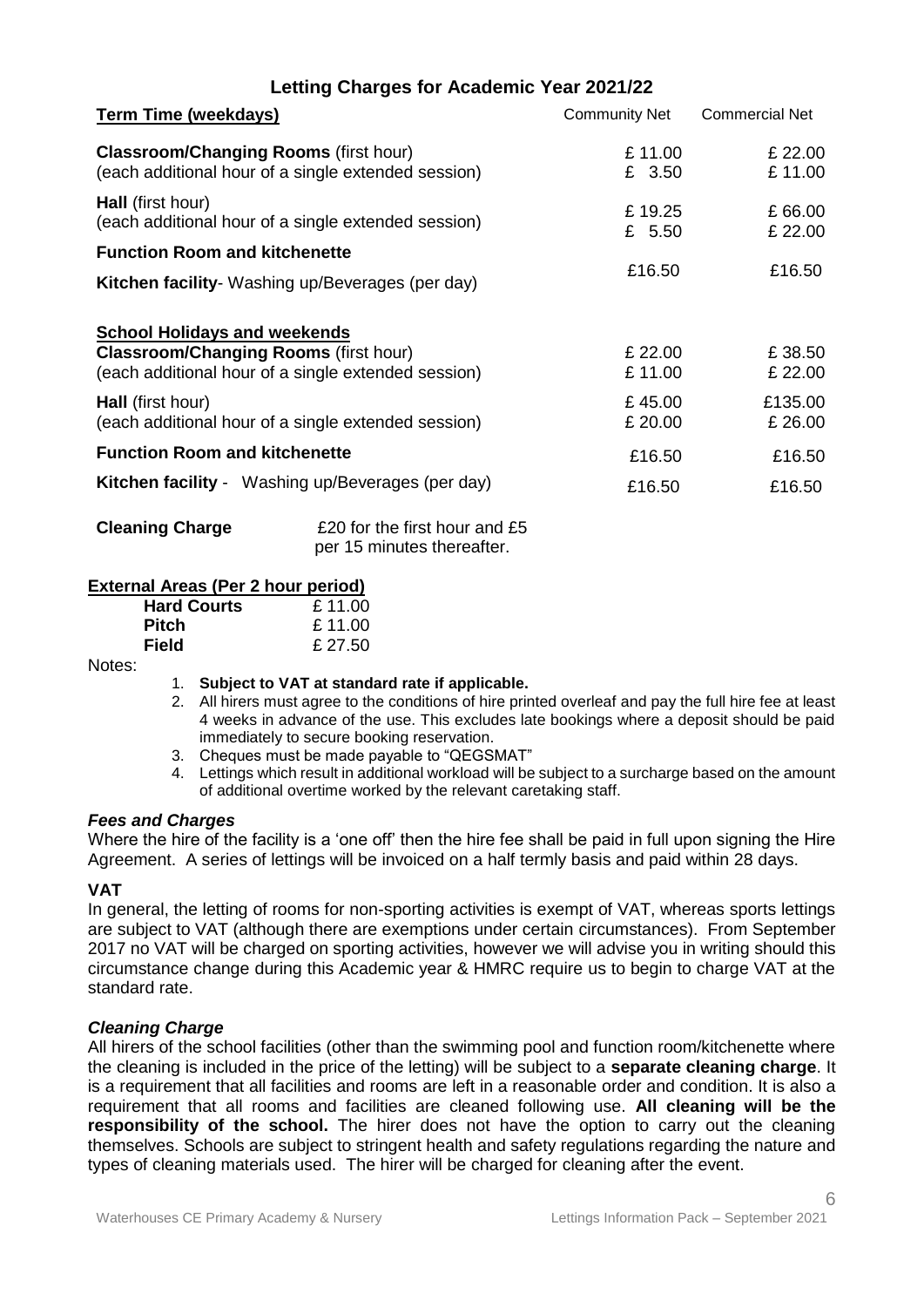

# **Lettings Application Form**



To the Local Governing Body of Waterhouses CE Primary Academy & Nursery

# **I apply for the use of the Waterhouses Academy premises:**

| Date or Period                                                  |                | <b>Times</b>    |                                                                      |      |                |
|-----------------------------------------------------------------|----------------|-----------------|----------------------------------------------------------------------|------|----------------|
| From/To<br>(see Appendix 2<br>lettings calendar<br>dates 17/18) | Repeats Weekly | Day of the week | Organisation/Hirer, what facilities<br>required and for what purpose | From | $\overline{C}$ |
|                                                                 |                |                 |                                                                      |      |                |
|                                                                 |                |                 |                                                                      |      |                |
|                                                                 |                |                 |                                                                      |      |                |
|                                                                 |                |                 |                                                                      |      |                |
|                                                                 |                |                 |                                                                      |      |                |
|                                                                 |                |                 |                                                                      |      |                |

**and I personally undertake:-** 1. To pay the letting charge including VAT if applicable.

2. To agree to abide by the terms and conditions.

3. To return this form no less than 14 days prior to the date of the requested letting. (One-off event hire)

| Name of organisation:                                                                           |                                      |                                                                                                                                     |
|-------------------------------------------------------------------------------------------------|--------------------------------------|-------------------------------------------------------------------------------------------------------------------------------------|
| <b>Your Name:</b>                                                                               |                                      | <b>Position:</b>                                                                                                                    |
| <b>Address:</b>                                                                                 |                                      |                                                                                                                                     |
|                                                                                                 |                                      |                                                                                                                                     |
| <b>Billing Contact:</b>                                                                         | <b>Agreed cost:</b>                  |                                                                                                                                     |
| <b>Telephone - Daytime:</b>                                                                     | Email:                               |                                                                                                                                     |
| Evening:                                                                                        |                                      |                                                                                                                                     |
| Young people under 18 years of age jnvolved?<br>Child Protection Policy & Proof of DBS attached | Protection Policy is not required.   | OR The activities for which the letting is required, does not involve<br>young people (under 18 years of age) and therefore a Child |
| Evidence of public safety eg risk assessment has been<br>enclosed?                              | <b>Numbers attending:</b>            |                                                                                                                                     |
| Details of any equipment to be used.                                                            | Equipment to be brought in by hirer: |                                                                                                                                     |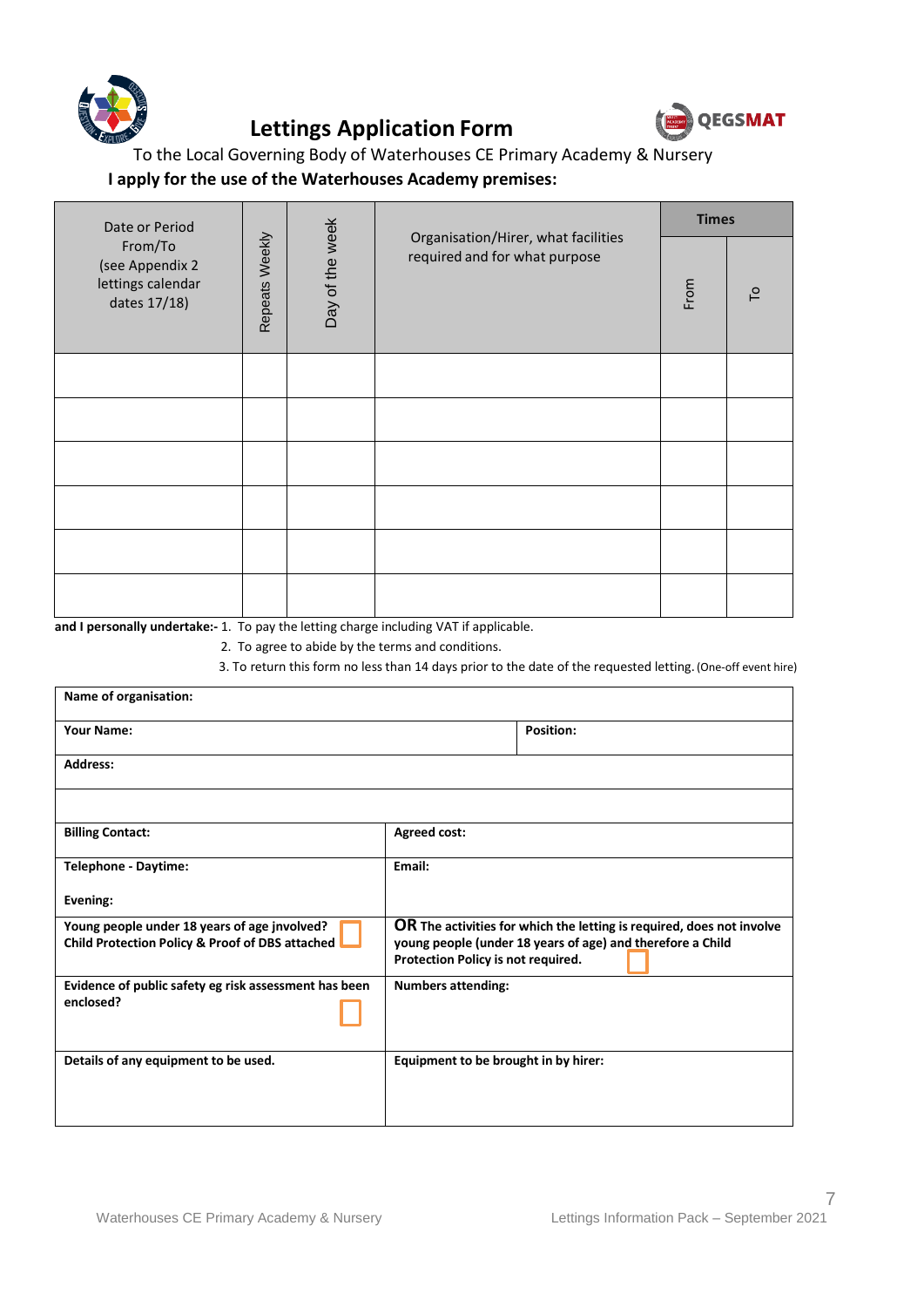**\***Public liability insurance is being provided through the academy's Risk Protection Arrangement (RPA). I can confirm that I have read the Insurance details in the Lettings Information and fully understand the nature of the cover provided.

OR

**\***Public liability insurance is NOT being provided through the academy's RPA. Therefore, I can confirm that I have arranged public liability insurance in the name of the individual / organisation hiring the school premises for a limit of indemnity of a least £2,000,000 and a copy of this will be made available to the academy before official confirmation of this booking.

I confirm that I am over 18 years of age, and that the information provided on this form is correct.

|                  | <b>The Hirer</b>   | Date |  |
|------------------|--------------------|------|--|
|                  | <b>Headteacher</b> | Date |  |
| Office use only: |                    |      |  |

| Child Protection Policy seen and copied on file                                | Yes / No / Not applicable |  |  |
|--------------------------------------------------------------------------------|---------------------------|--|--|
| Are DBS checks required and proof provided?                                    | Yes / No                  |  |  |
| Public Liability Insurance certificate seen and copied on file                 | Yes / No / Not applicable |  |  |
| Document re evidence of public safety measures eg risk assessment,             |                           |  |  |
| Hazards' exchange document, & Fire & Emergency Evacuation procedures? Yes / No |                           |  |  |
|                                                                                |                           |  |  |
|                                                                                |                           |  |  |
| Application Approved: YES / NO                                                 |                           |  |  |
|                                                                                |                           |  |  |

**Original – retain on school file Copy – to hirer**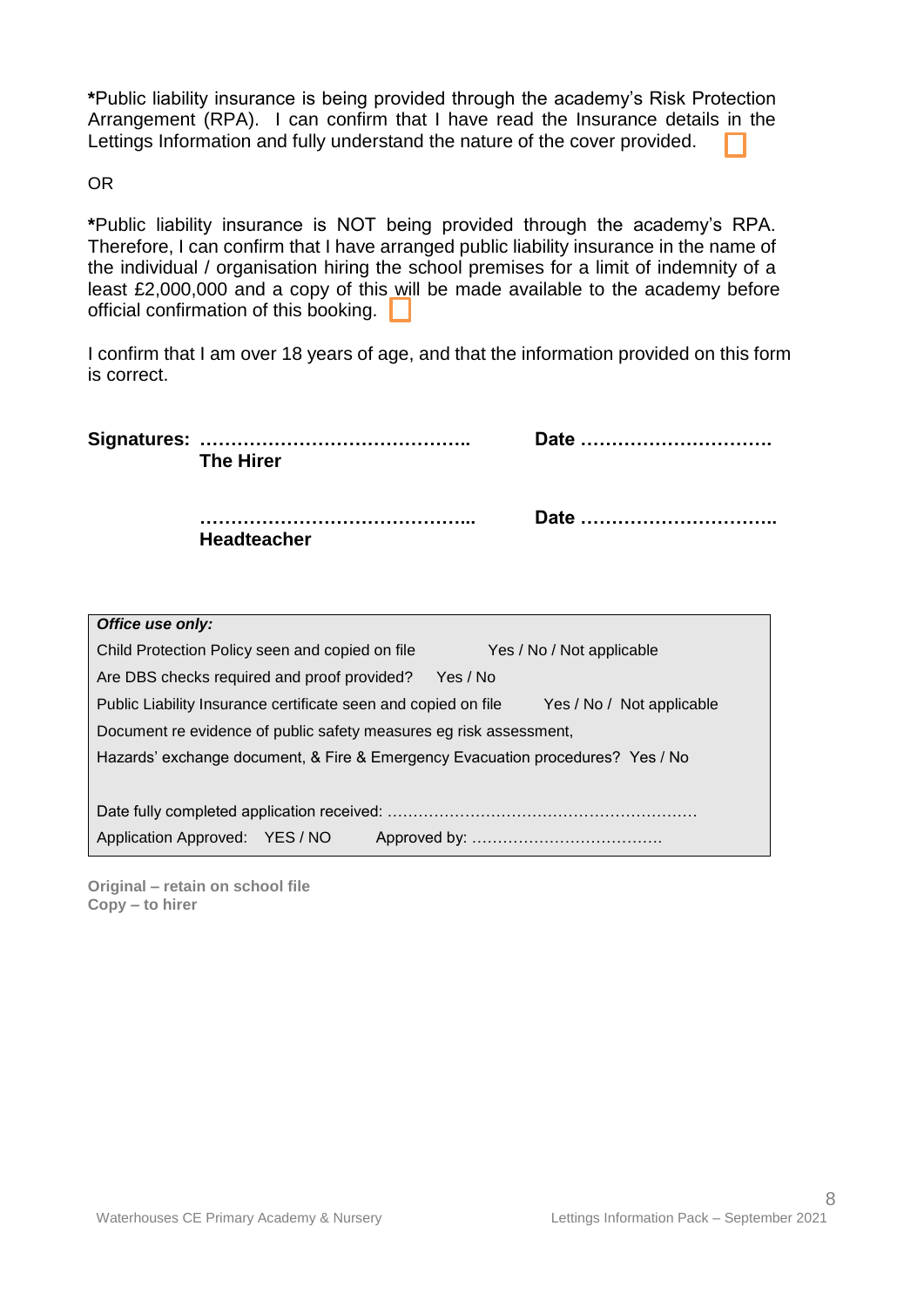# **Appendix 1 Child Protection Policy**

# **Policy statement**

……………………………………….. (name of organisation) is fully committed to safeguarding the welfare of all the children and young people by taking all reasonable steps to protect them from significant harm. Staff and volunteers will, at all times, show respect and understanding for their rights, safety and welfare of children and young people, and conduct themselves in a way that reflects the principles of …………………… ……………… (name of organisation). A child or young person is defined as anyone under the age of 18.

We do this by

- making sure all our committee members / staff and volunteers are carefully selected, trained and supervised
- assessing all risks that children and young people come across and taking steps to minimise and manage them.
- Letting parents, children and young people know how to voice concerns or how to complain about anything they may not be happy with.
- Giving parents, children, young people, staff and volunteers information about what we do and what can be expected of us.

This policy statement applies to all committee members / staff and volunteers of ……………………………… (name of organisation).

……………………………………………… (name of organisation) will share this policy with the children and young people we work with, their parents or carers and any other appropriate parties.

# **Children in need and children in need of protection**

Parents/carers will normally be consulted and their consent obtained before any referral is made to an agency. However, staff cannot guarantee to consult parents first, or to keep children's concerns confidential, if referral must be made to the appropriate agencies in order to safeguard the child's welfare.

If staff have significant concerns about any child which **may** indicate:

- physical abuse
- emotional abuse
- sexual abuse or
- neglect

they are **required** to discuss them with the agencies responsible for investigation and child protection.

Staff who observe injuries which appear to be non-accidental, or who are told anything significant by a child, **must** report their concerns to the designated officer. Staff do not, however, carry out investigations into whether children have been abused. That is a matter for the specialist agencies.

# **Guidelines for all staff and volunteers:**